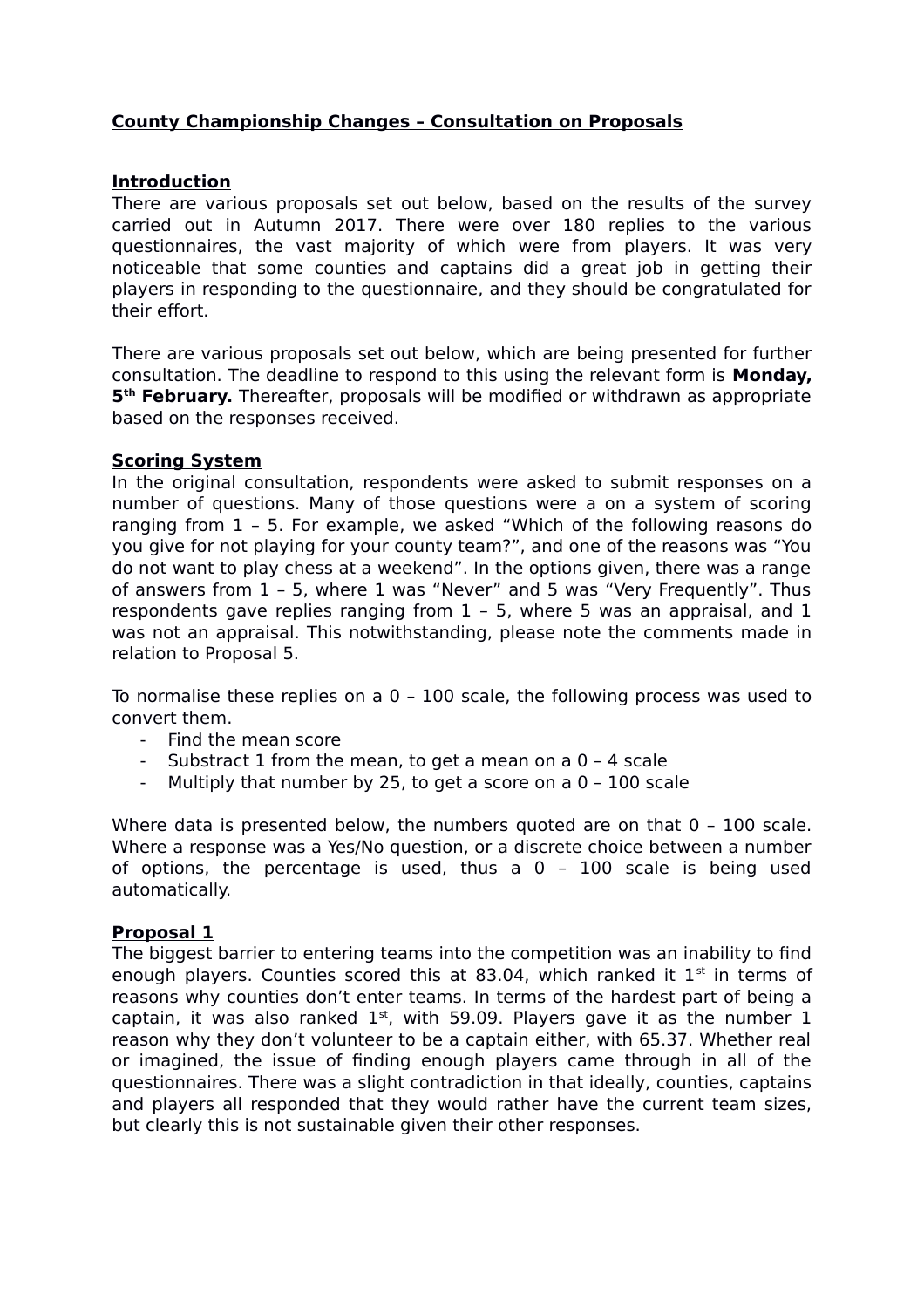# Motion

All County Championship to have the following numbers of boards:

- The Open (and Minor) section will remain at 16 players per team.
- The Under 180, 160 and 140 sections will be reduced to 12 players per team; thus all of the grade-restricted sections will be 12 players per team.

#### **Proposal 2**

In response to why counties don't enter teams, not being able to find a captain scored 75.00. This was slightly behind not being able to find enough players, but comfortably ahead of the competitiveness of the team and the entry fees. Captains ranked finding enough players to be the biggest problem, but Proposal 1 addresses that issue. In response to a question about what captains find difficult, and a question about why players don't volunteer to be captains, the item ranked  $2<sup>nd</sup>$  was the difficulty in finding a venue. Separately, there were other comments in various responses about the quality of playing venues in general.

#### Motion

The ECF maintains a list of venues at which it is recommended County Championship matches must be played. The ECF will be able to provide contact persons and information for those venues. The ECF will only add venues that meet a certain quality threshold to ensure there are no bad experiences with poor venues being used, as has been reported in the past.

### **Proposal 3**

Questions were asked about widening the boundaries between each section and using a mean grade rather than a limit for each player to be under for the graderestricted sections.

There was a perfect disharmony here, as Unions preferred widening the boundaries, but captains preferred using a mean grade, with counties being between them in both cases. Given the contradiction between the different parties, it was felt necessary to add this to this consultation to gather some more data!

There is interaction between this proposal and Proposal 1. Both options in this proposal assume that it is desirable to run all of the grade-restricted tournaments on the same basis; i.e. either a mean grade or a limited grade, and not a mix of the two as we have now.

The following motions are on an either/or basis.

#### Motion A

Run the competition on an average grade basis, rather than a grade limit basis. The sections would thus become:

- Open
- 180 average
- 160 average
- 140 average
- 120 average
- 100 average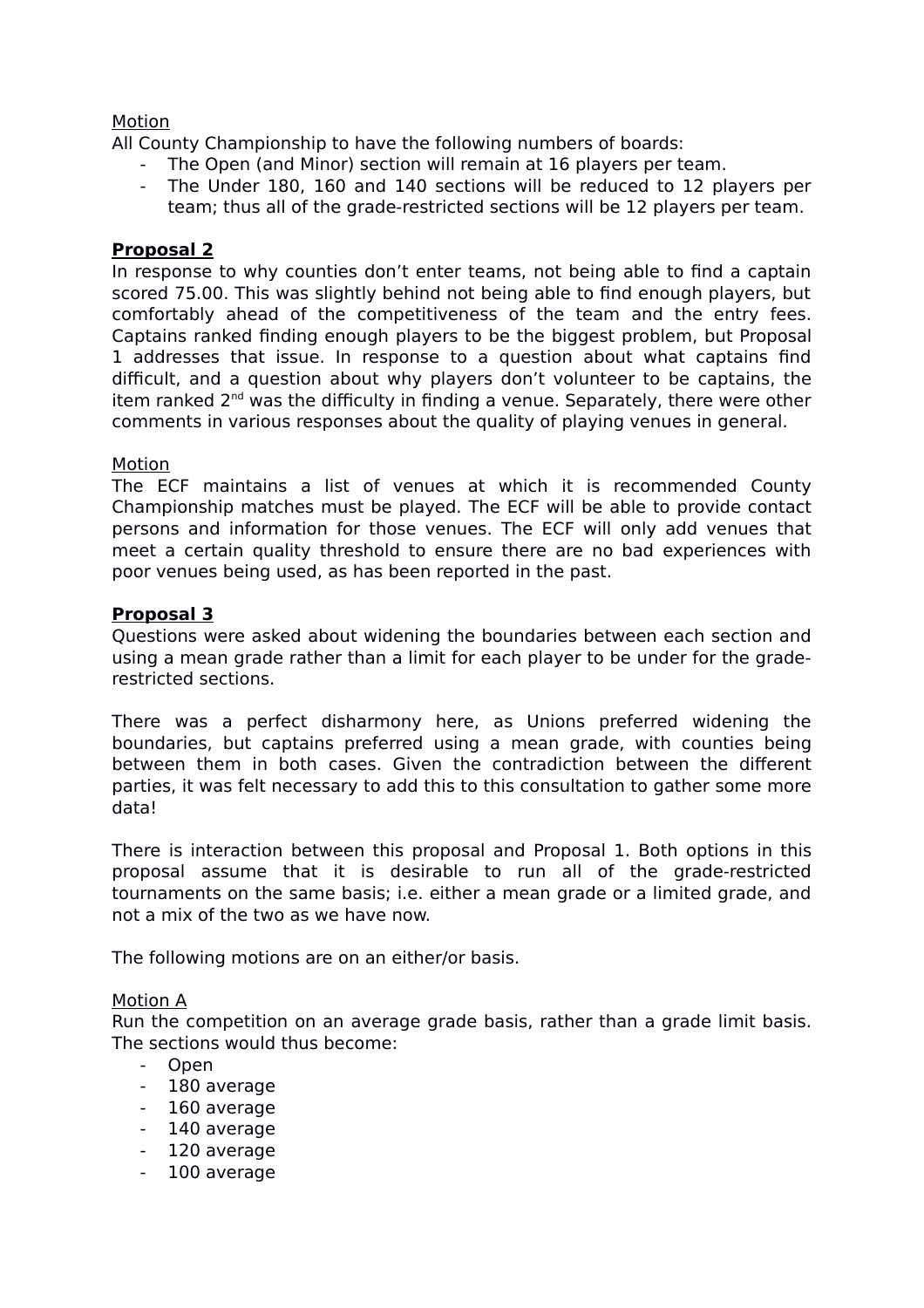# Motion B

Run the competition on a grading limit basis, rather than a mean grade basis. The sections would thus become:

- Open
- Under 180
- Under 160
- Under 140
- Under 120
- Under 100

Note: This assumes that the Minor, as per Proposal 6, will become a part of the Open, and played to Open rules.

### **Proposal 4**

The demographics of county chess are seen as a problem, with very few women and juniors taking part compared with other events.

The following motions are mutually exclusive.

### Motion A

In the Open section, the 16-player teams must include the following:

- At least 1 female player
- At least 1 Under 18 boy
- At least 1 Under 18 girl
- At least 1 Under 11 player

Captains would retain free selection over the other 12 players in their team. Systems similar to this are used in a number of team competitions around the world. For example, Greece has a 10-board competition with 4 free boards, a female player, an Under 20 Boy, an Under 20 Girl, an Under 16 Boy, an Under 16 Girl and an Under 12. Under 18 and Under 11 are seen as better fits in England to distinguish between primary and secondary school.

#### Motion B

In the grade restricted sections, if the competition becomes a mean grade competition rather than a grading limit section (see Proposal 3, Motion A), allow the following to count as their grade minus 10 towards the average, to encourage captains to select them.

- Female players
- Under 18 players

Only 1 of each player may be used for this purpose.

#### **Proposal 5**

The ECF FIDE-rates the Open section at the moment. The score for FIDE-rating the Open and Minor was 49.25, and 47.88 for FIDE-rating the Open, Minor and Under 180. Thereafter, the scores tailed off.

However, on reflection, we asked the wrong question. We asked people to respond about whether or not it was more likely for them to play, where 5 was much more likely, but 1 was not at all. It might be that an answer of 1 meant that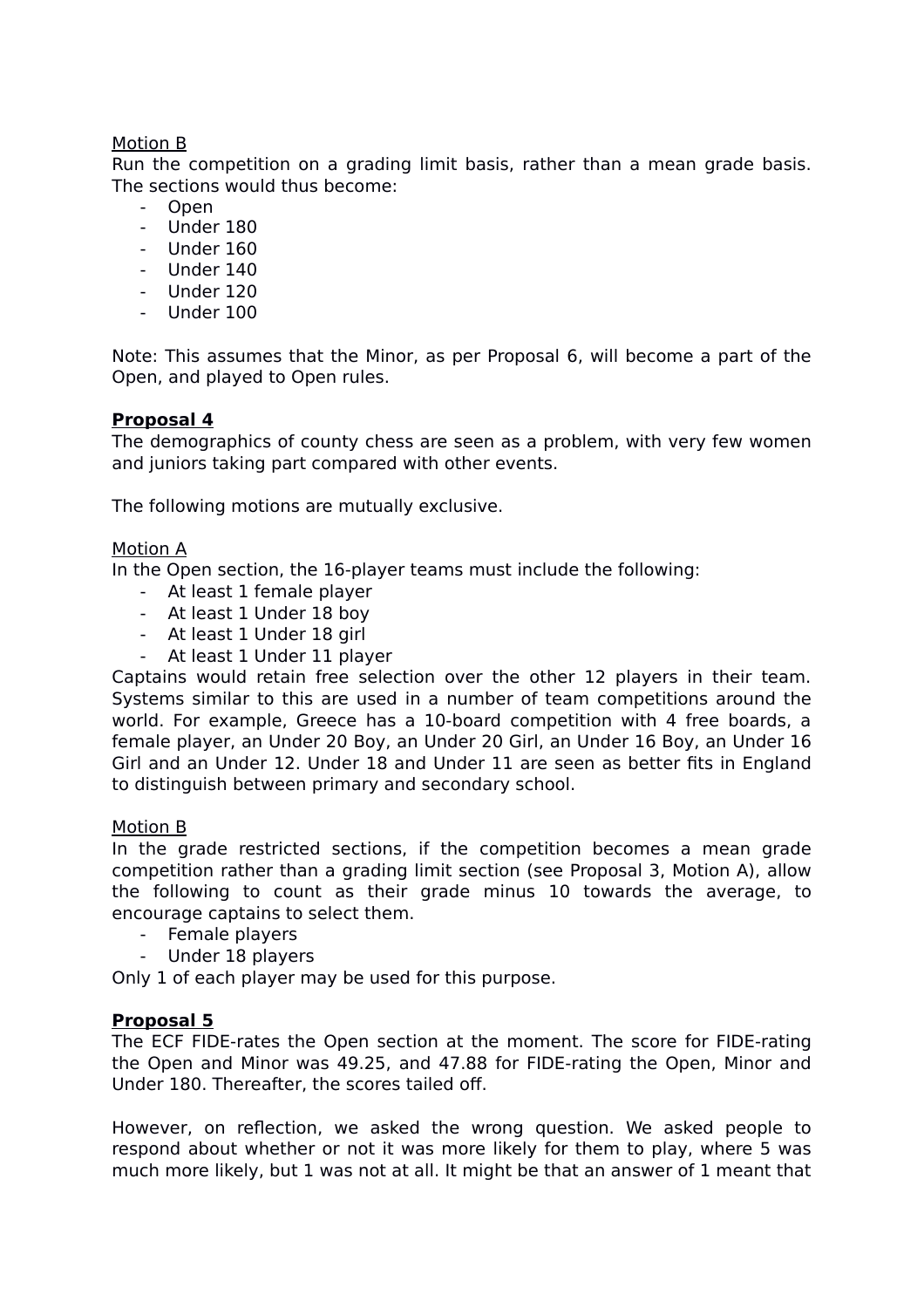it would not make them more likely to play, rather than being opposed to the principle of FIDE-rating the tournament in general. As a result, this proposal seeks to clarify what we think the data told us in response to the imperfect question that was asked.

The Open section is already FIDE-rated. In 2016/17, the Minor and Under 180 sections currently have people meeting the membership requirements for FIDErated tournaments two-thirds of the time already, even though the tournaments are not FIDE-rated. The lower boards are disproportionately the boards that are not meeting the requirements, and so if the competition is reduced in boards as per Proposal 1, then this problem will be partly reduced. In addition, a number of the players played only one game, and so would not need to be a Gold member as part of the 1-game exemption that exists for FIDE-rated team tournaments. If the competition changes its format as per Proposal 6 from a knockout tournament to something different, then this exemption will still apply, albeit those who do need to become Gold members will now not need to do so for one game. Counties will be charged £10.50 per player who does not meet the membership requirements, in accordance with the current regulations applying to FIDE-rated tournaments.

### Motion

FIDE-rate the following:

- Open section
- Minor section
- Under 180 section

Given the result of proposal 3, it is acknowledged that a common sense adjustment might need to be made in the light of anything voted on in that proposal.

# **Proposal 6 – Format of the Competition**

The new format needs to address the following issues.

The biggest reason as to why people do not play is having other plans on the date of the match. Captains scored this at 68.18 and ranked this as number 1 in the list of reasons why players don't play. In particular, the ECF stage being a knockout tournament is a problem, where players do not know whether or not they need to keep the date clear, due to the very nature of a knockout tournament.

Ranked number 2 was the distance involved in travelling to matches, scoring 51.52. At the ECF stage it is particularly true that there are up to four matches involving large amounts of travelling. However, there was a correlation between the distance that players were prepared to travel, and the section – lower-graded players were, in general, less-willing to travel a big distance.

Another issue that came through the comments is that valuable though the Union competitions are to those that have them (see below), occasionally counties have to travel long distances even to play in Union matches, when they have neighbours that are much nearer. In addition, there are some counties that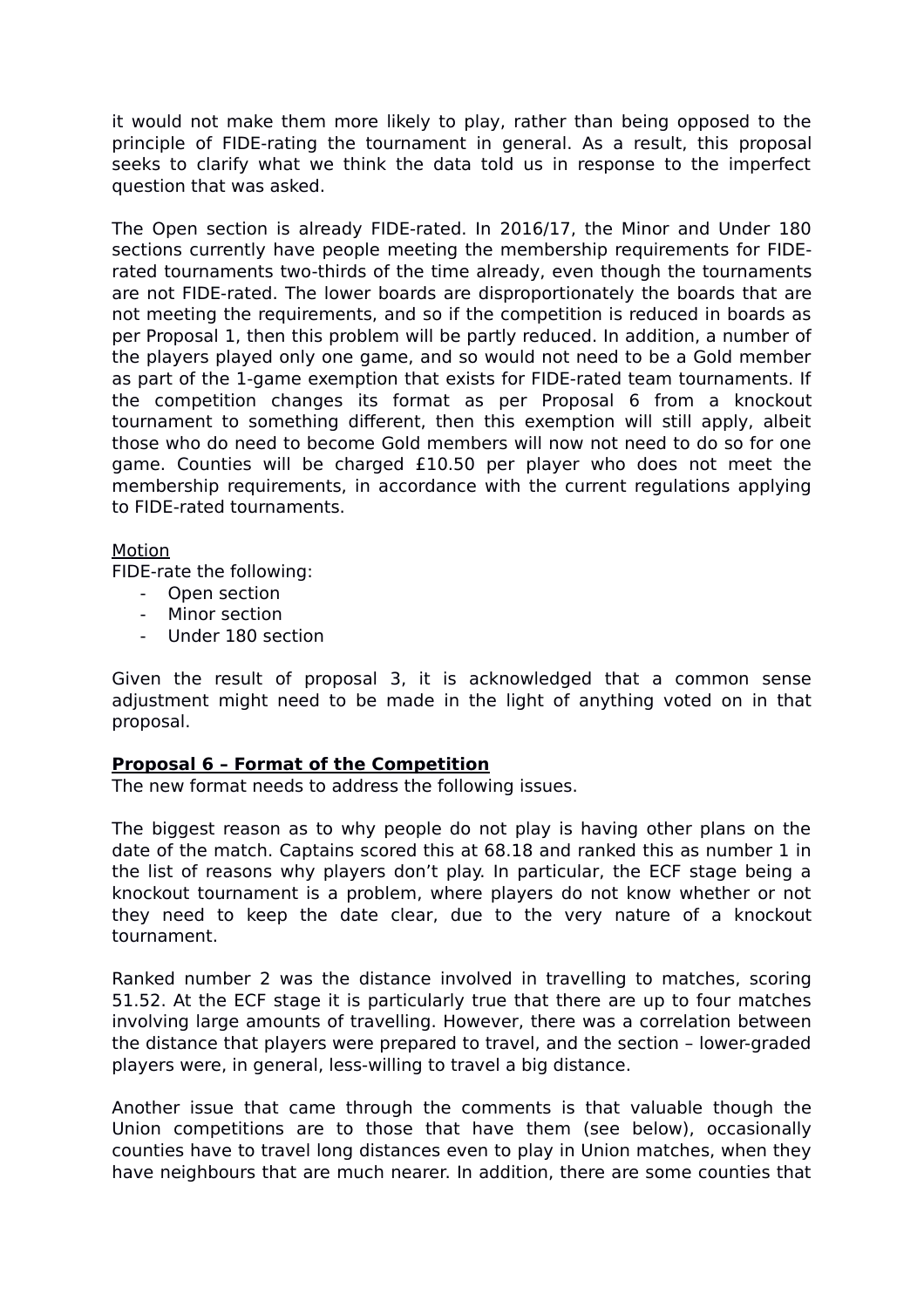are not part of a Union, and thus they cannot play in the ECF stage if they want to.

There is some dissatisfaction from respondents in bigger Unions that smaller Unions do not need to play any matches to qualify for the ECF stage, whereas bigger Unions do. For example, the NCCU gets 2 nominations for the Final Stage, but in many sections only takes up 1 of these nominations. There are similar issues in other Unions.

Motions A1 and A2 are either/or, but they are mutually exclusive from Motion B. The flowcharts at the end of this document provide further clarification of motions A1 and A2.

### Motion A1 – The Open section

In the 2018/19 season, the Open section will be a 6-team League formed by the following:

- The winner of the 2017/18 Open section
- 1 nominee from each of the five Unions

The dates will be prescribed by the ECF. The ECF will organise the venues for the 5 rounds of the competition, which will be held with the aim of organising 1 round in each of the five Unions' areas. At the end of the 2018/19 season, the team that finishes in  $6<sup>th</sup>$  place will be relegated.

The Minor section will become a competition for Open teams not playing in the 6 team League, played to the rules that are in force for the Open. It will be run as one of the Graded sections (see Motion B). The winner of the competition will be promoted to the Open competition for 2019/20.

In the 2019/20 season, and going forward, the Open will remain a 6-team League, with the team in  $6<sup>th</sup>$  place being relegated, and the winner of the Minor being promoted to the Open.

The Union competitions will run in parallel with this, and will not need to be finished by the current deadline of  $15<sup>th</sup>$  March.

#### Motion A2 – The Open section

In the 2018/19 season, the Open section will be contested by 8 teams, based on the following:-

- The winner of the 2017/18 Open section
- The runner up of the 2017/18 Open section
- The winner of the 2017/18 Minor section
- 1 nominee from each of the five Unions

The 8 teams will be divided into two regional groups of 4 (North and South, to reduce travel), featuring 3 matches. The winner of each group will qualify for the Final. The dates will be prescribed by the ECF. The ECF will organise the venues for the competition. At the end of the 2018/19 season, the team that finishes in 4<sup>th</sup> place in each group will be relegated.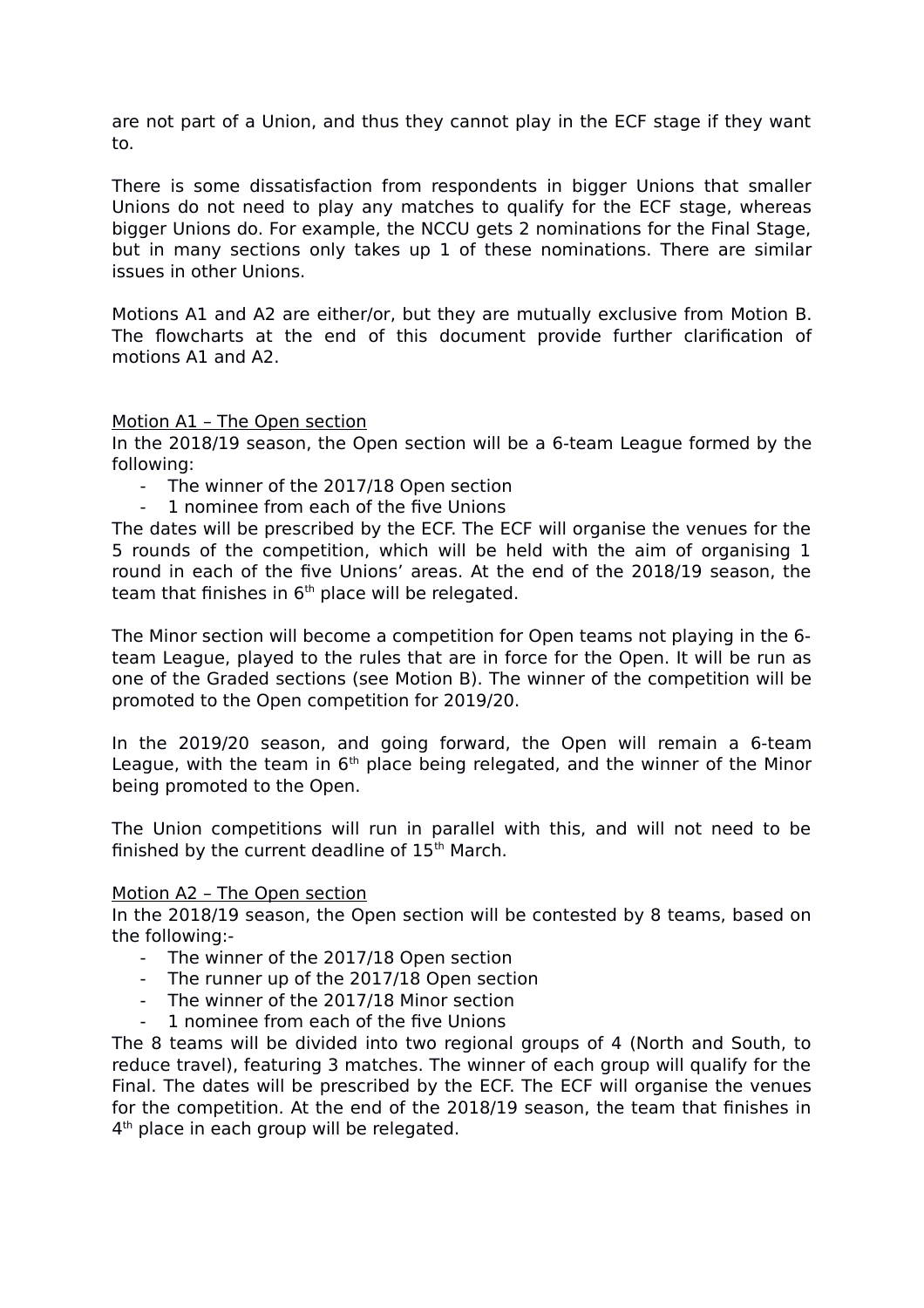The Minor section will become a competition for Open teams not playing in the 8 team competition, played to the rules that are in force for the Open. It will be run as one of the Graded sections (see Motion B). The top 2 teams in the Grand Final of the competition will be promoted to the Open competition for 2018/19.

In the 2019/20 season, and going forward, the Open will remain a 8-team League, with the bottom team in each group of 4 being relegated, and the top 2 teams in the Minor Grand Final being promoted to the Open.

The Union competitions will run in parallel with this, and will not need to be finished by the current deadline of  $15<sup>th</sup>$  March.

#### Motion B – The Graded Sections

Counties are free to enter the tournament directly, and the ECF will run the competition in micro-regions, organised either as a group of 3 or 4 counties playing matches, followed by a 1-day Jamboree Grand Final for the winning county in each micro-region. The Union competitions will run in parallel with this as a separate competition, and will not need to be finished by the current deadline of 15th March. This will ensure a short distance is required for travel, and only one "big journey", for the Grand Final.

Alex Holowczak ECF Director of Home Chess 27<sup>th</sup> December, 2017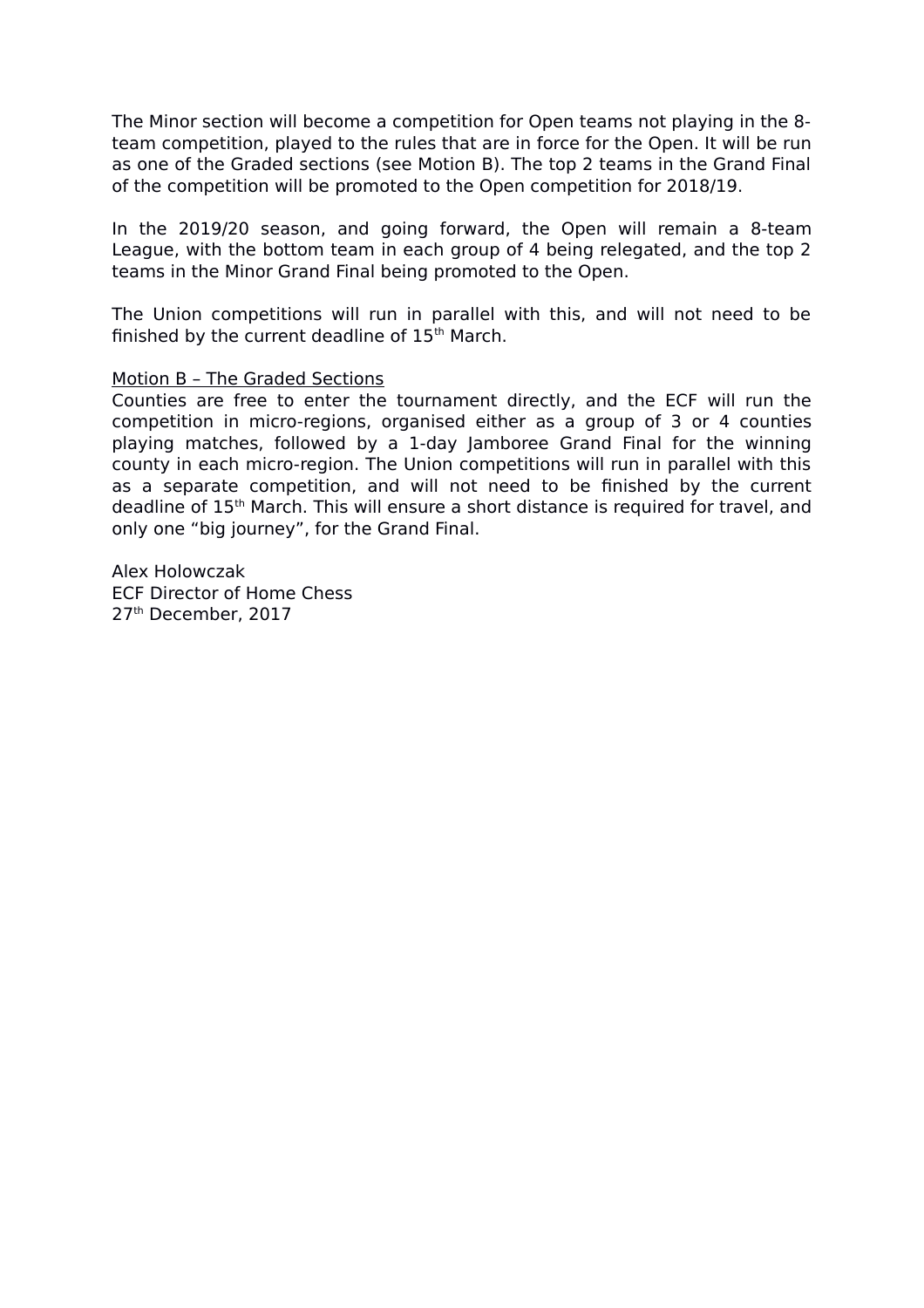# **Motion A1 Flowchart**

# Key –

Green Arrow The next stage for a nomination, or the winner of a group or Grand Final Black Arrow The next stage for other teams in the competition Blue Box Entry points to the competition from 2018/19

| <b>Motion A1</b>                     |  |                                       |  |                                   |  |                                       |  |                                   |  |  |  |
|--------------------------------------|--|---------------------------------------|--|-----------------------------------|--|---------------------------------------|--|-----------------------------------|--|--|--|
|                                      |  |                                       |  |                                   |  |                                       |  |                                   |  |  |  |
| 2017/18 season                       |  | 2018/19 season                        |  |                                   |  | 2019/20 season                        |  |                                   |  |  |  |
|                                      |  |                                       |  |                                   |  |                                       |  |                                   |  |  |  |
|                                      |  |                                       |  |                                   |  |                                       |  |                                   |  |  |  |
| Open                                 |  | Open                                  |  |                                   |  | Open                                  |  |                                   |  |  |  |
| 2 or 3 nominations per Union         |  | Round Robin, 6 teams                  |  |                                   |  | Round Robin, 6 teams                  |  |                                   |  |  |  |
| Winner qualifies for Open in 2018/19 |  | Top 5 qualify for Open in 2019/20     |  |                                   |  | Top 5 qualify for Open in 2020/21     |  |                                   |  |  |  |
| Counties that are not nominated can  |  | 6th place is relegated                |  |                                   |  | 6th place is relegated                |  |                                   |  |  |  |
| enter the Minor in 2018/19           |  | May enter Minor in 2019/20            |  |                                   |  | May enter Minor in 2020/21            |  |                                   |  |  |  |
|                                      |  |                                       |  |                                   |  |                                       |  |                                   |  |  |  |
|                                      |  |                                       |  |                                   |  |                                       |  |                                   |  |  |  |
|                                      |  |                                       |  |                                   |  |                                       |  |                                   |  |  |  |
| <b>Unions</b>                        |  |                                       |  | <b>Minor Grand Final</b>          |  |                                       |  | <b>Minor Grand Final</b>          |  |  |  |
| Open entry                           |  |                                       |  | Jamboree for regional winners     |  |                                       |  | Jamboree for regional winners     |  |  |  |
| 1 nominee per Union can play in Open |  |                                       |  | <b>Winner is Promoted</b>         |  |                                       |  | <b>Winner is Promoted</b>         |  |  |  |
| in 2018/19                           |  |                                       |  | Others can enter Minor in 2019/20 |  |                                       |  | Others can enter Minor in 2020/21 |  |  |  |
|                                      |  |                                       |  |                                   |  |                                       |  |                                   |  |  |  |
|                                      |  |                                       |  |                                   |  |                                       |  |                                   |  |  |  |
|                                      |  |                                       |  |                                   |  |                                       |  |                                   |  |  |  |
| <b>Minor</b>                         |  | <b>Minor</b>                          |  |                                   |  | <b>Minor</b>                          |  |                                   |  |  |  |
| 2 or 3 nominees per Union            |  | Open entry                            |  |                                   |  | Open entry                            |  |                                   |  |  |  |
|                                      |  | Regional groups of 3 or 4             |  |                                   |  | Regional groups of 3 or 4             |  |                                   |  |  |  |
|                                      |  | Winners qualify for Minor Grand Final |  |                                   |  | Winners qualify for Minor Grand Final |  |                                   |  |  |  |
| Others can enter Minor in 2018/19    |  | Others can enter Minor in 2019/20     |  |                                   |  | Others can enter Minor in 2020/21     |  |                                   |  |  |  |
|                                      |  |                                       |  |                                   |  |                                       |  |                                   |  |  |  |
|                                      |  |                                       |  |                                   |  |                                       |  |                                   |  |  |  |